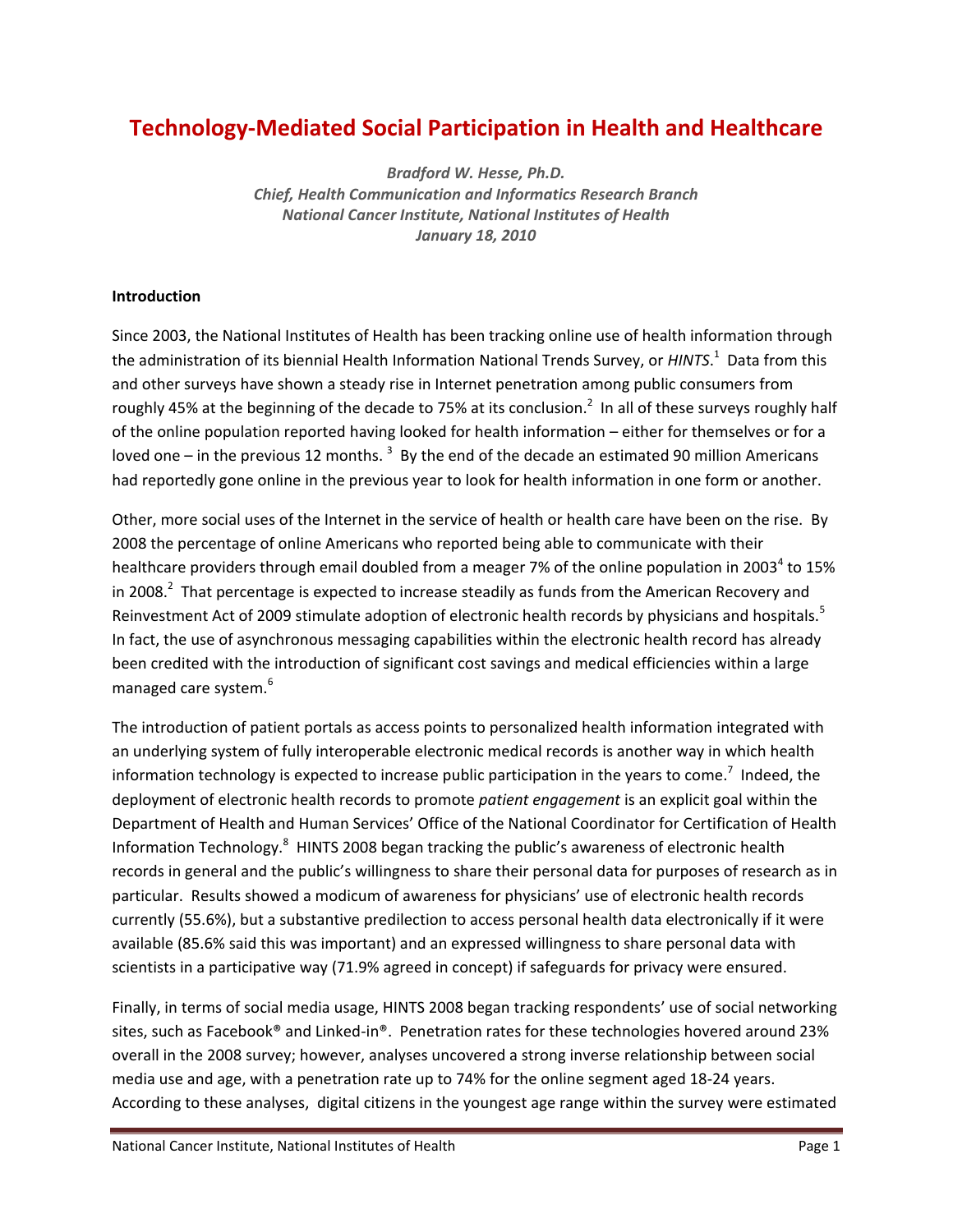to be 47.85% (95% CI =27.92 -82.00) *more likely* to engage in social media sites than those in the oldest range (65+) when controlling for other sociodemographic factors.<sup>9</sup> The use of social media in the service of health communication is likely to rise as usage patterns increase across age groups in the future.

## **Linking Technology-mediated Social Participation to National Goals**

The stimulative passage of the Health Information Technology for Economic and Clinical Health (HITECH) portion of the American Recovery and Reinvestment Act of 2009 is merely the latest salvo in a decadelong effort to empower physicians, public health workers, and consumers with the reliable and accessible data possible to improve the nation's health.<sup>10</sup> One of the more seminal documents in this arena was a 2001 report from the National Committee on Vital and Health Statistics titled "*Information for Health: A Strategy for Building the National Health Information Infrastructure."* <sup>11</sup> Released in the shadow of 9-11, when "connecting the dots" between information sources dominated the attention of policy makers, this founding blueprint promoted a *national health information infrastructure (NHII, later rebranded as a national health information network, or NHIN)* based on network access to reliable data interconnected from three spheres. The spheres included: (a) a *clinical health* domain in which the best medical science would be combined in reliable ways with up-to-date data on patients' conditions and histories; (b) a *personal health* domain in which high quality medical information would also be made available to patients and their families for in the service of healthy living (and not just disease management); and (c) a *population health* domain in which data about individual experience with disease or trauma could be mined to address issues of subpopulation inequity within the public health sphere.

Inherent in the National Committee's articulated strategy was the explicit role of data as the new currency within the system. The proposal that heretofore disparate data systems be made to interoperate for the public's good was audacious and transformational, in the same way that discussions over Web 2.0 were transformational in their implications for new economy and new societal structures. It could be argued that national discussions of "Health 2.0" could in fact be attributed to the same zeitgeist the produced the 2001 national blueprint. This is especially true when taking into account the principles of Health 2.0 articulated in several international conferences; namely, that the Web must evolve to enable true participation by constituent parties, that it must enable a new sense of collective intelligence as information is combined in transparent ways for all parties to examine, and that it must rely on data as the new "Intel inside" for the new system. $^{12}$ 

Figure 1 offers a blueprint of opportunity for investigating the possible contributions from technologymediated social interaction in health. At the center of the figure lies the three-sphere diagram introduced by the National Committee on Vital and Health Statistics. Around the periphery of the diagram are examples of technology-mediated social interaction in health as enabled by current instantiations of Web technology. The list is not intended to be exhaustive; rather it is intended to give a feel for the new areas of technology development being monitored by the federal health agencies. For illustrative purposes, a brief synopsis of each follows.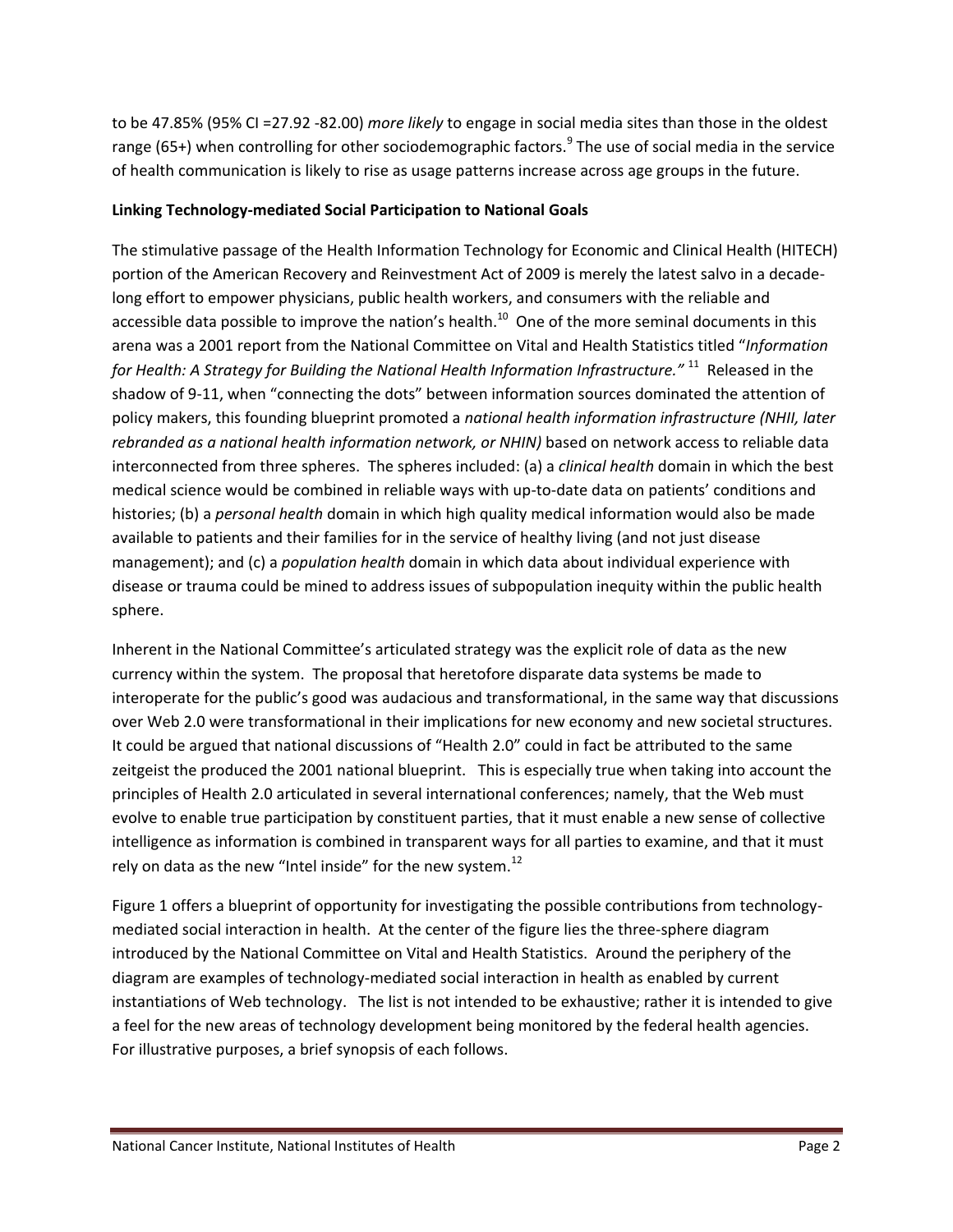**Public transparency in the context of quality improvement.** At the beginning of the last decade, the Institute of Medicine released its landmark report on improving the healthcare system titled "Crossing the Quality Chasm: A New Health System for the 21<sup>st</sup> Century."<sup>13</sup> This landmark report altered the conversation on health system design by emphasizing the ideas of human-systems integration as a way of eliminating medical error in clinical, outpatient, and home settings; and to orient reform of the healthcare system to goals of safety, effectiveness, efficiency, timeliness, patient-centeredness, and equity.<sup>14</sup> A central tenet in the report's recommendations is that the healthcare system must base its decisions on unobstructed access to data.

**RESEARCH NEEDS:** Questions remain as to which levels of these highly sensitive patient data should be made accessible to the various stakeholder communities responsible for protecting the public's health. The dashboard widget presented in the top left of Figure 1 represents one example of how a state (in this case, Wisconsin) is using a top-line report of health systems data as a report card to the public in an effort to promote system improvement and accountability.

**Physician participation.** The physician community, which has become increasingly more specialized and dependent on a tsunami of biomedical research data, is struggling to engage in community paradigm that will help protect the high standards of medicine's professional societies while making its decisions transparent to the lay public.<sup>15</sup> The American Medical Association's *Facebook* page to the left of Figure 1 is just one example of how the medical community is adapting to an online, participative world.

**RESEARCH NEEDS:** Burning questions exist on how the community as a whole will be able to adapt to the expanding deluge of biomedical evidence data, in a domain of practice that must adhere to the strictest of for healthcare delivery.

**Disease breakout maps, infodemiology.** One the more provocative consequences of the Web 2.0 revolution is the ability to identify reports of disease outbreak, environmental exposure, and other precursors to health problems quickly by exploiting the power of computer-mediated information searches, user-volunteered input, and remote sensors. As Gunther Eysenbach explained in his proposal to the medical Internet research community, this development could create a new era of "infodemiology" to complement more traditional methods of epidemiology in identifying the etiology and sequelae of disease. $^{16}$ 

**RESEARCH NEEDS:** Research questions abound on how to collect and report these data in ways that are scientifically based and that do not create panic within the general citizenry (e.g., the irresponsible reporting of illusory disease clusters a perennial bane of effective health communication.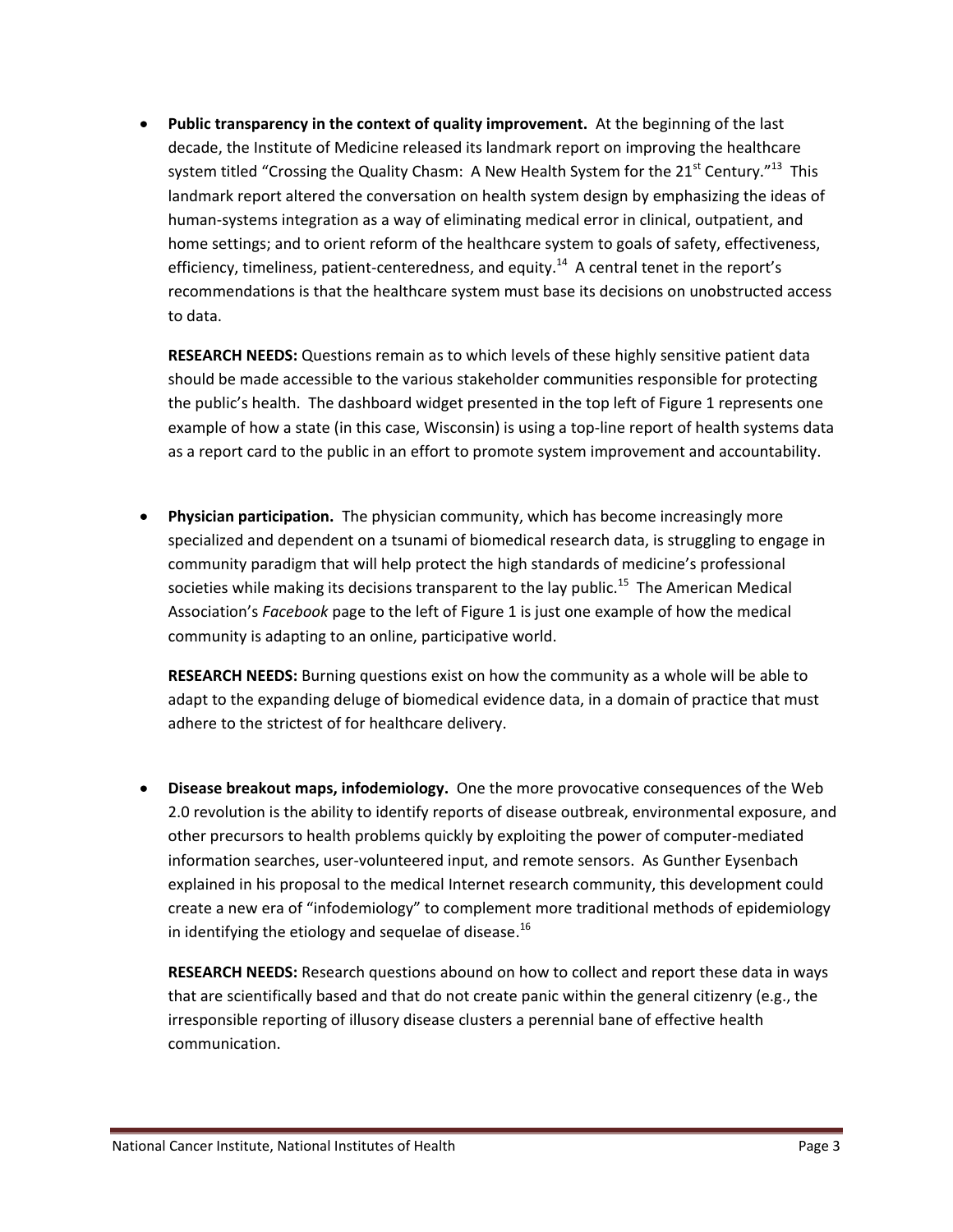**Communities of health.** More and more it is becoming apparent that true public health will only emerge as the result of joint participation between scientists, trained health practitioners, the public, and policy makers. The five-decade old battle against the market dominance of the Tobacco Industry is just one example of what it has take for public health practitioners, physicians, scientists, policy makers, and public advocates to work together in creating environments that are smoke-free and healthy. A transparent and participative access to population health data should empower communities to organize themselves in ways that improve the living conditions for their members.

**RESEARCH NEEDS:** James Surowiecki's provocative treatise on the "Wisdom of Crowds" was predicated on observations gleaned from social psychology that aggregate thinking can be superior to individual thinking under a highly specific set of identified boundary conditions.<sup>17</sup> Otherwise, the collective thinking of crowds becomes an inaccurate and sometimes dangerous manifestation of groupthink, collective oppression, or polarizing opinion making. Research is needed to translate social psychological research into reliable tools for improving community capacity.

**User-augmented reality.** One of the more promising paths for turning data from the biomedical and population health spheres into usable information for the public is through access to healthenhancing information at the point of decision making. This type of personalized channeling of collective information may certainly be relevant to the medical decision process as embodied by the promise of *personal health records*, but it could also be channeled into the "Just in Time" decision support made available through mobile applications. Dietary reviews of restaurants, health enthusiasts' reviews of the built environment, and user-generated cues for navigating the help system can help embed instrumental support into the fabric of everyday living.<sup>18</sup>

**RESEARCH NEEDS:** Just as the usability path for GPS-based technologies took years of refinement to enable real-time usage while driving, the usability path for consumer-oriented mobile technologies must be similarly scoped to protect consumer health and interest. The roles of multiple agencies such as the Food and Drug Administration, the National Institute on Standards and Technology, the Centers for Disease Control and Prevention, and the National Institutes of Health must be investigated in order to drive solutions that are protective of consumer well-being.

**Patient participation sites.** In contrast to the traditional top-down view of health as an outcome guaranteed only by work championed within the biomedical sector, Web services such as those offered by *Google Health*, *Microsoft Health Vault*, and *Patients Like Me* illustrate what happens when the private sector courts direct participation by consumers through social media. Intriguingly, these types of new collaborations seem to be using the market to accelerate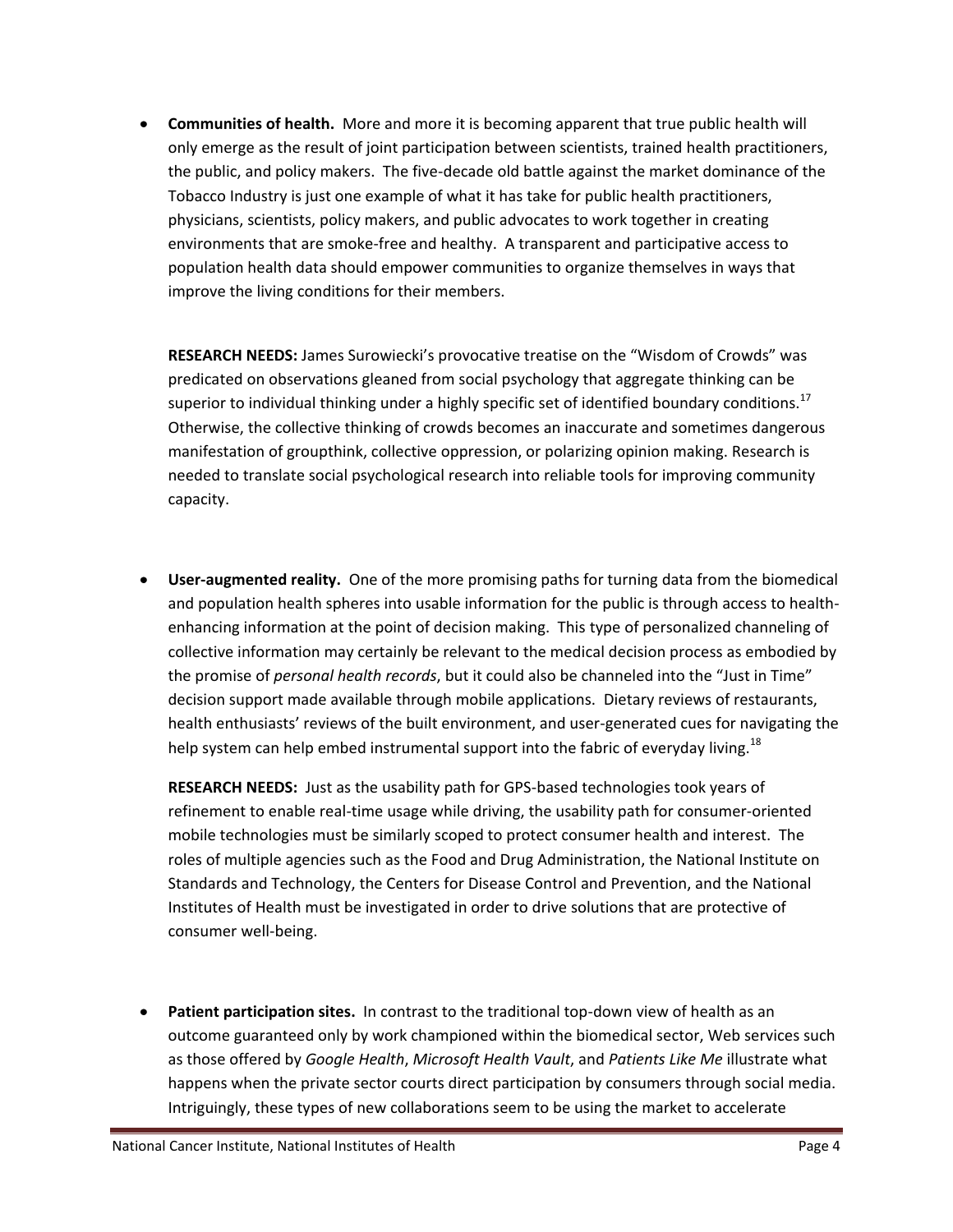progress in biomedical discovery, while bypassing the bureaucratic logjams of institutional review boards, HIPAA, and other administrative protocol.

**RESEARCH NEEDS:** It is perhaps in this area that concerns over commercial ulterior motives and public protectionism come into greatest conflict. Delicate research will be needed to balance the needs of science, of big business, and of patients to ensure that all participation is informed and consensual. A new regulatory system may need to be sure that the seeds we allow to grow today do not turn into the economic meltdown of tomorrow.



### **Figure 1. Illustrative opportunities expressed in terms of the National Health Information Network.**

# **References**

- **1.** Nelson DE, Kreps GL, Hesse BW, et al. The Health Information National Trends Survey (HINTS): development, design, and dissemination. *J Health Commun.* Sep-Oct 2004;9(5):443-460; discussion 481-444.
- **2.** Hesse BW, Moser RP, Finney Rutten LJ. Patient engagement and its implications for healthcare practitioners. *New England Journal of Medicine.* in press.